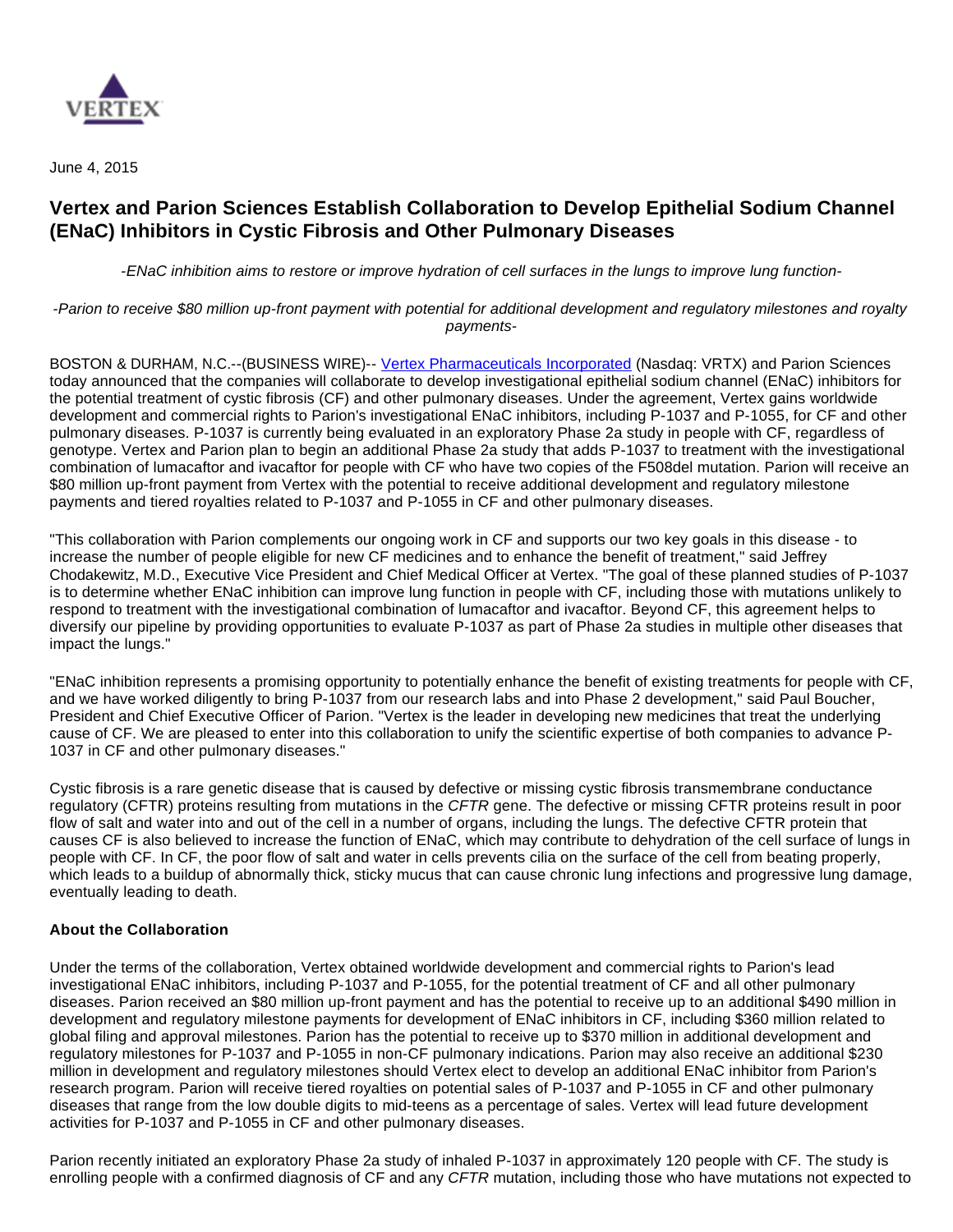respond to ivacaftor alone. The study is evaluating the use of P-1037, with and without hypertonic saline, compared to placebo. Patients in the study will continue to receive standard CF medicines.

Preclinical evaluation in human bronchial epithelial cells from people with CF who have two copies of the F508del mutation showed that the addition of investigational P-1037 to the investigational combination of lumacaftor and ivacaftor resulted in an additional increase in both airway surface liquid and cilia beat frequency compared to baseline and to the use of P-1037 or lumacaftor/ivacaftor alone. Improvements in airway surface liquid height and cilia beat frequency are direct measures of increased hydration of the cell surface. This in vitro observation suggests that the addition of P-1037 to the investigational combination of lumacaftor and ivacaftor could enable enhanced function of the cell's cilia to clear mucus from the cell surface, potentially resulting in improved lung function. Based on these preclinical results, Vertex is preparing to conduct a Phase 2a study to evaluate whether the addition of P-1037 to the combination of lumacaftor and ivacaftor in people with CF who have two copies of the F508del mutation provides additional benefit as compared to the combination of lumacaftor and ivacaftor alone. This Phase 2a study is expected to begin in early 2016.

Beyond CF, Vertex and Parion plan to conduct additional Phase 2a studies of P-1037 across multiple other pulmonary diseases where the disease results in defective hydration of the cell surfaces in the lung. These diseases include Chronic Obstructive Pulmonary Disease (COPD), Non-CF Bronchiectasis (NCFB) and Primary Ciliary Dyskinesia (PCD). Parion will conduct Phase 2a development in these diseases and retains an option to participate in co-development and cocommercialization activities related to one of these non-CF pulmonary diseases.

Vertex continues to expect 2015 non-GAAP Research and Development and Sales, General and Administrative expenses to be in the range of \$1.05 to \$1.10 billion.

### **About Cystic Fibrosis**

CF is a rare, life-threatening genetic disease affecting approximately 75,000 people in North America, Europe and Australia. Children must inherit two defective CFTR genes — one from each parent — to have CF. There are more than 1,900 known mutations in the CFTR gene. Some of these mutations, which can be determined by a genetic, or genotyping, test, lead to CF by creating non-working or too few CFTR proteins at the cell surface. The defective or missing CFTR protein results in poor flow of salt and water into and out of the cell in a number of organs, including the lungs. This leads to the buildup of abnormally thick, sticky mucus that can cause chronic lung infections and progressive lung damage. The defective CFTR protein that causes CF is also believed to increase the function of ENaC, which may contribute to dehydration of the cell surface of lungs in people with CF. Today, the median predicted age of survival for a person with CF is between 34 and 47 years, but the median age of death remains in the mid-20s.

#### **About Parion Sciences**

Parion Sciences is a development stage biopharmaceutical company dedicated to research, development and commercialization of treatments to improve and extend the lives of patients with innate mucosal surface defense deficiencies of the lung or eye. Parion has a diverse pipeline of pre- clinical and clinical candidates for the treatment of these diseases via distinctive mechanisms of action and approaches. Parion is at the forefront of ENaC development and leverages its scientific expertise in epithelial biology to expand the company's platforms and novel chemical compounds into new potential indications to treat mucosal defects. Parion has received grant funding from the National Institutes of Health and continues to have a longstanding and valued relationship with Cystic Fibrosis Foundation Therapeutics, Inc. For more information, please see our website at [www.Parion.com](http://cts.businesswire.com/ct/CT?id=smartlink&url=http%3A%2F%2Fwww.Parion.com&esheet=51117907&newsitemid=20150604006358&lan=en-US&anchor=www.Parion.com&index=2&md5=7ff06b26b4508a1504205cf088d18bbf).

#### **About Vertex**

Vertex is a global biotechnology company that aims to discover, develop and commercialize innovative medicines so people with serious diseases can lead better lives. In addition to our clinical development programs focused on cystic fibrosis, Vertex has more than a dozen ongoing research programs aimed at other serious and life-threatening diseases.

Founded in 1989 in Cambridge, Mass., Vertex today has research and development sites and commercial offices in the United States, Europe, Canada and Australia. For five years in a row, Science magazine has named Vertex one of its Top Employers in the life sciences. For additional information and the latest updates from the company, please visit [www.vrtx.com.](http://cts.businesswire.com/ct/CT?id=smartlink&url=http%3A%2F%2Fwww.vrtx.com&esheet=51117907&newsitemid=20150604006358&lan=en-US&anchor=www.vrtx.com&index=3&md5=3978c7b836ef403a8608f143399fa7b1)

#### **Special Note Regarding Forward-looking Statements**

This press release contains forward-looking statements as defined in the Private Securities Litigation Reform Act of 1995, including, without limitation, Dr. Chodakewitz's statements in the second paragraph of the press release, Mr. Boucher's statements in the third paragraph of the press release, information regarding Vertex's 2015 non-GAAP operating expenses and the information provided regarding the development timeframe of P-1037. While Vertex believes the forward-looking statements contained in this press release are accurate, these forward-looking statements represent the company's beliefs only as of the